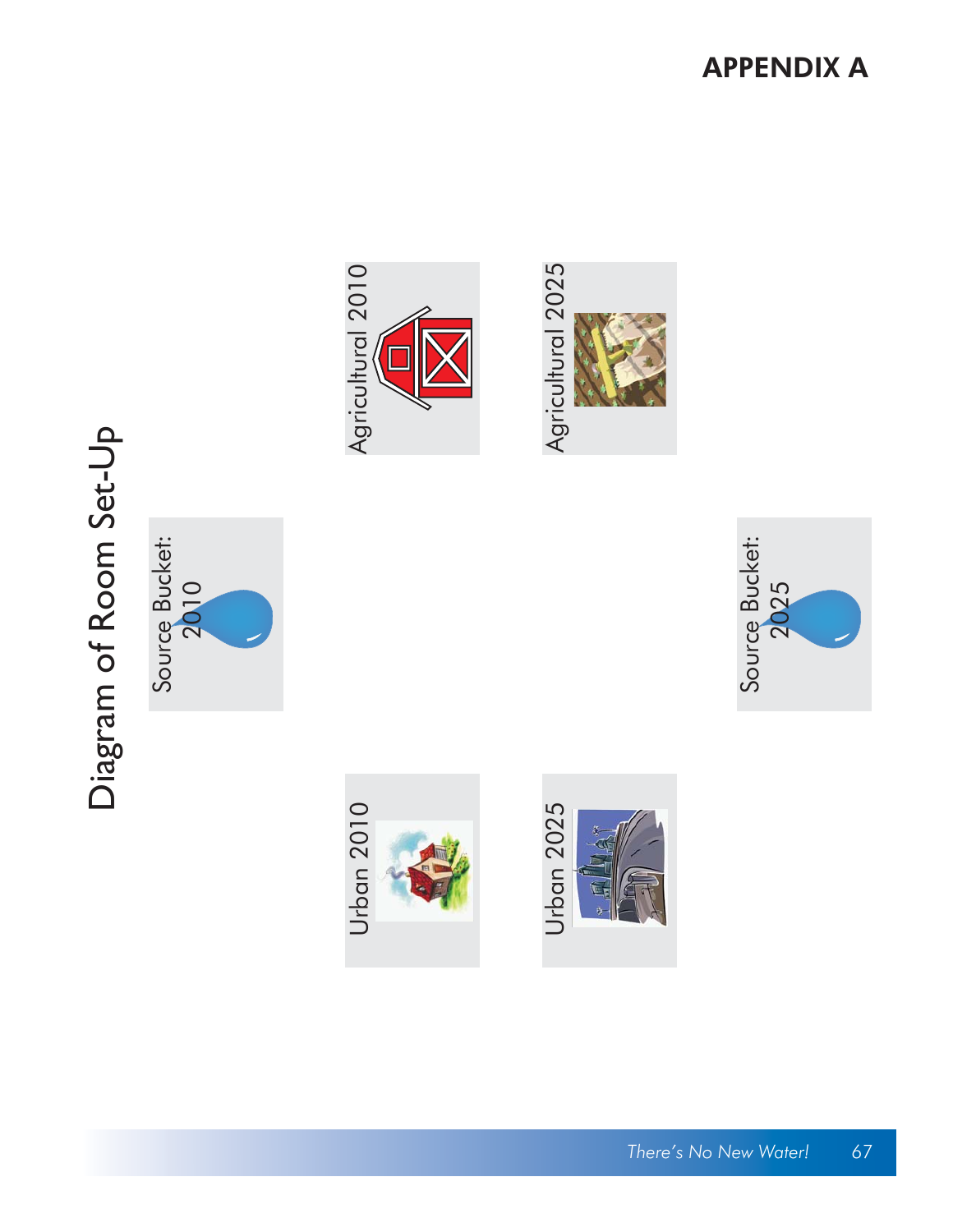## **Urban 2010** Urban 2010

washing the car. The demand for water is high. In 2010, the measured usage and the every day household use, such as bathing, gardening, and water usage was 165,798 acre-feet. water usage was 165,798 acre-feet. washing the car. The demand for water is high. In 2010, the measured cars) transportation. There are multiple uses for the water including factory complexes, shopping malls, and public (e.g., buses) and private (e.g., in your urban area are factories, individual residences, apartment Role: You represent the urban sector of the region's population. Included usage and the every day household use, such as bathing, gardening, and cars) transportation. There are multiple uses for the water including factory complexes, shopping malls, and public (e.g., buses) and private (e.g., in your urban area are factories, individual residences, apartment You represent the urban sector of the region's population. Included

Please complete the following: Please complete the following:

- use this year by converting to scale (1 cup = 25,000 acre-feet). 1. Calculate the amount of water that your section of the population will 1. Calculate the amount of water that your section of the population will use this year by converting to scale  $(1 \text{ cup} = 25,000 \text{ acre-feet})$ .
- 2. Remove the amount of water needed from the source pucket and Usage: 2010." place it into your holding "tank." Label this container "Urban Water 2. Remove the amount of water needed from the source bucket and Usage: 2010." place it into your holding "tank." Label this container "Urban Water



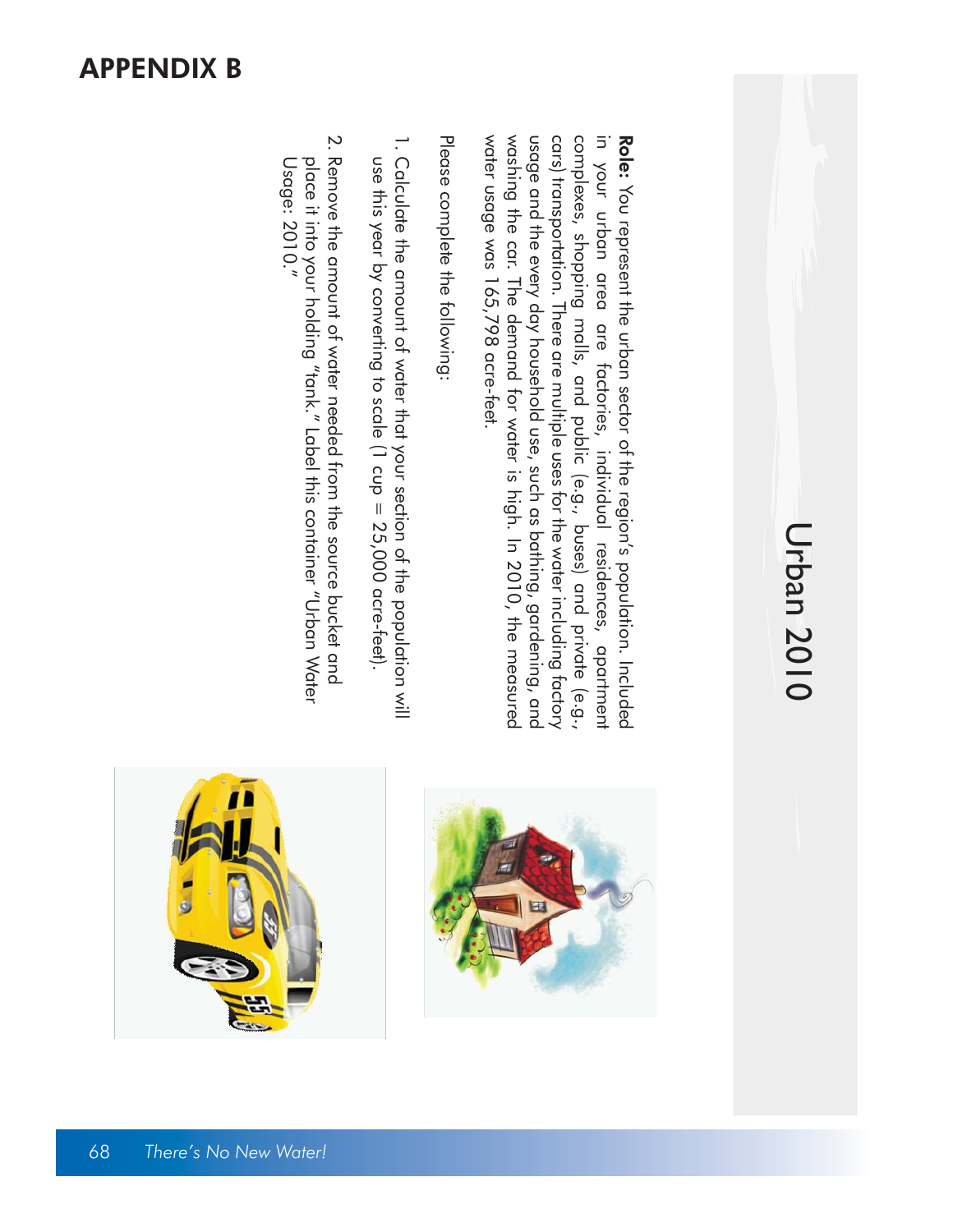## Agricultural 2010 Agricultural 2010

Role: You represent the agricultural sector of the population in this area as crop farmers and livestock ranchers. You need plenty of water to irrigate your crops and water your livestock. In 2010, you use 109,427 acre-feet (af) of water and you predict that you will use approximately the same Role: You represent the agricultural sector of the population in this area as crop farmers and livestock ranchers. You need plenty of water to irrigate your crops and water your livestock. In 2010, you use 109,427 acre-feet (af) of water and you predict that you will use approximately the same amount next year. amount next year.

Please complete the following: Please complete the following:

- 1. Calculate the amount of water that your section of the population will 1. Calculate the amount of water that your section of the population will use this year by converting to scale (1 cup = 25,000 acre-feet). use this year by converting to scale (1 cup = 25,000 acre-feet).
- and place it into your holding "tank." Label this container "Agricultural and place it into your holding "tank." Label this container "Agricultural 2. Remove the amount of water needed from the 2010 source bucket 2. Remove the amount of water needed from the 2010 source bucket Water Usage: 2010." Water Usage: 2010."





#### APPENDIX C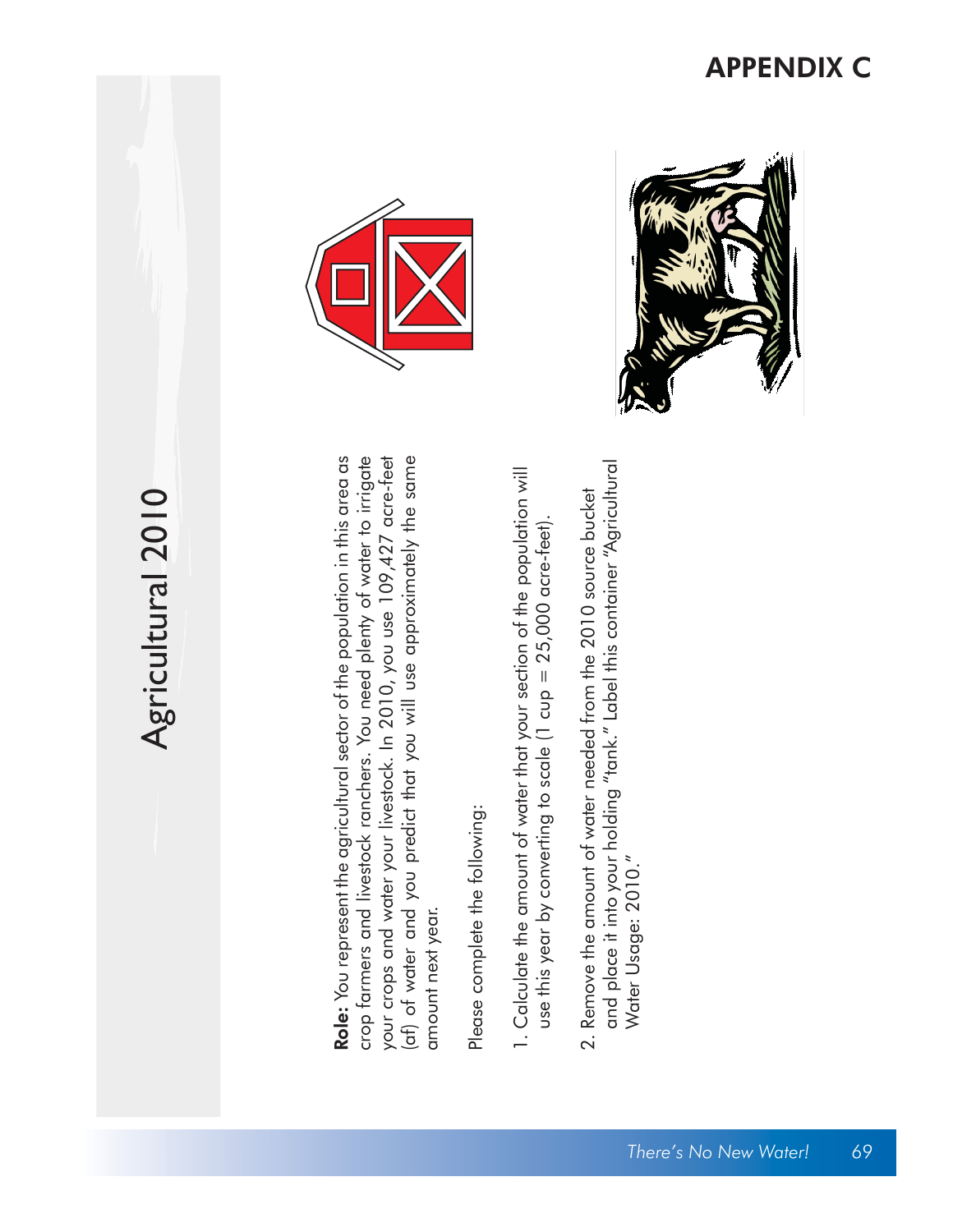## Urban 2025 Urban 2025

308 acre-feet. million people, people are using more water. Now, the urban area uses 232 Because your county's population has risen from 931,098 people to 1.1 day household use, such as bathing, gardening, and washing the car shopping malls, and public (e.g., buses) and private (e.g., cars) transportation. your urban area are factories, individual residences, apartment complexes 308 acre-feet. million people, people are using more water. Now, the urban area uses 232, day household use, such as bathing, gardening, and washing the car. There are multiple uses for the water including factory usage and the every There are multiple uses for the water including factory usage and the every shopping malls, and public (e.g., buses) and private (e.g., cars) transportation. your urban area are factories, individual residences, apartment complexes, Role: You represent the urban sector of the region's population. Included in Because your county's population has risen from 931,098 people to 1.1 You represent the urban sector of the region's population. Included in

Please complete the following: Please complete the following:

- this year by converting to scale (1 cup = 25,000 acre-feet). 1. Calculate the amount of the population of the population will use 1. Calculate the amount of water that your section of the population will use this year by converting to scale (1 cup = 25,000 acre-feet).
- 2. Remove the amount of water needed from the 2025 source bucket and Water Usage: 2025." place it into your holding "tank." Label this container "Urban 2. Remove the amount of water needed from the 2025 source bucket and Water Usage: 2025." place it into your holding "tank." Label this container "Urban